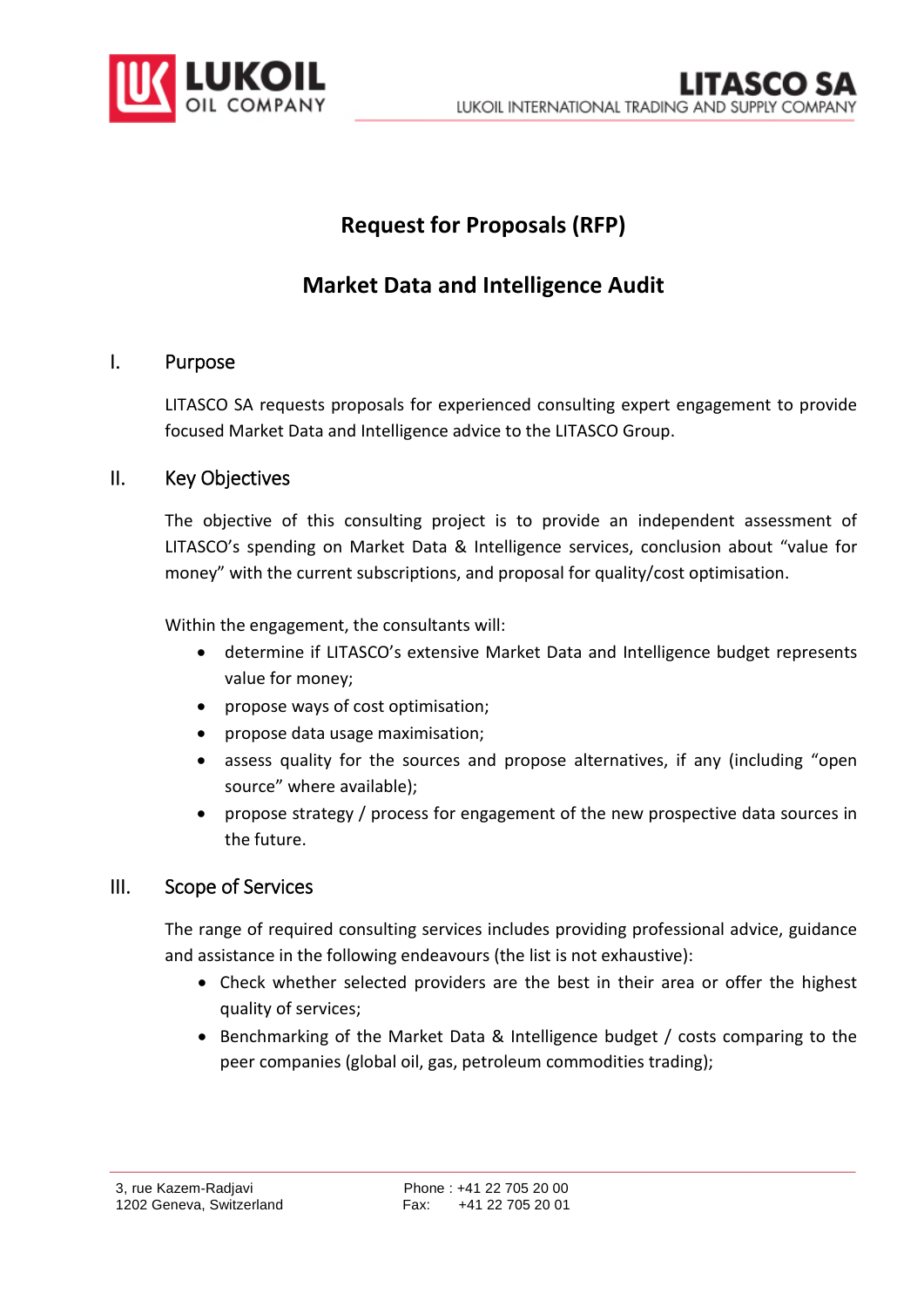

- Should cover Market Data (both EOD data and Real-Time data), and Market Intelligence (Reports, Consulting, etc), and the means of access (terminals, platforms);
- Identify potential gaps but also duplicates and subscriptions overlaps;
- Market Data & Intelligence landscape optimisation and rationalisation;
- Implementation of a proper process of new subscriptions onboarding.

### IV. Commercial Conditions

The offer shall contain the detailed commercial conditions (rates per hour) for the services. LITASCO will engage the expert for up to 30 man-days (approximately) and will pay for the actual time spent to provide services. The option of the fixed-price service is possible too, details to be discussed.

#### V. Submission Package

The submission package should include:

- Official Tender Offer (as per below section VI);
- Rates quote;
- Detailed proposal, including descriptions of the utilized approach and deliverables.
- Recommendations and references from previous partners / projects, where similar services were provided.

### VI. LITASCO SA Tender Application Procedure

If you are willing to participate and believe you are able to comply with the LITASCO SA Tender requirements, please submit your Tender Offer in English not later than 27<sup>th</sup> of October 2020.

The official announcement and details of the tender can be found here: http://www.litasco.com (Company  $\rightarrow$  Tenders  $\rightarrow$  View List Of Tenders  $\rightarrow$  LOOK FOR A TENDER # 22-2020).

In order to be considered for the tender, the application form has to be submitted via this link: http://litasco.com/en/About/Tenders/Application with the above mentioned documents attached.